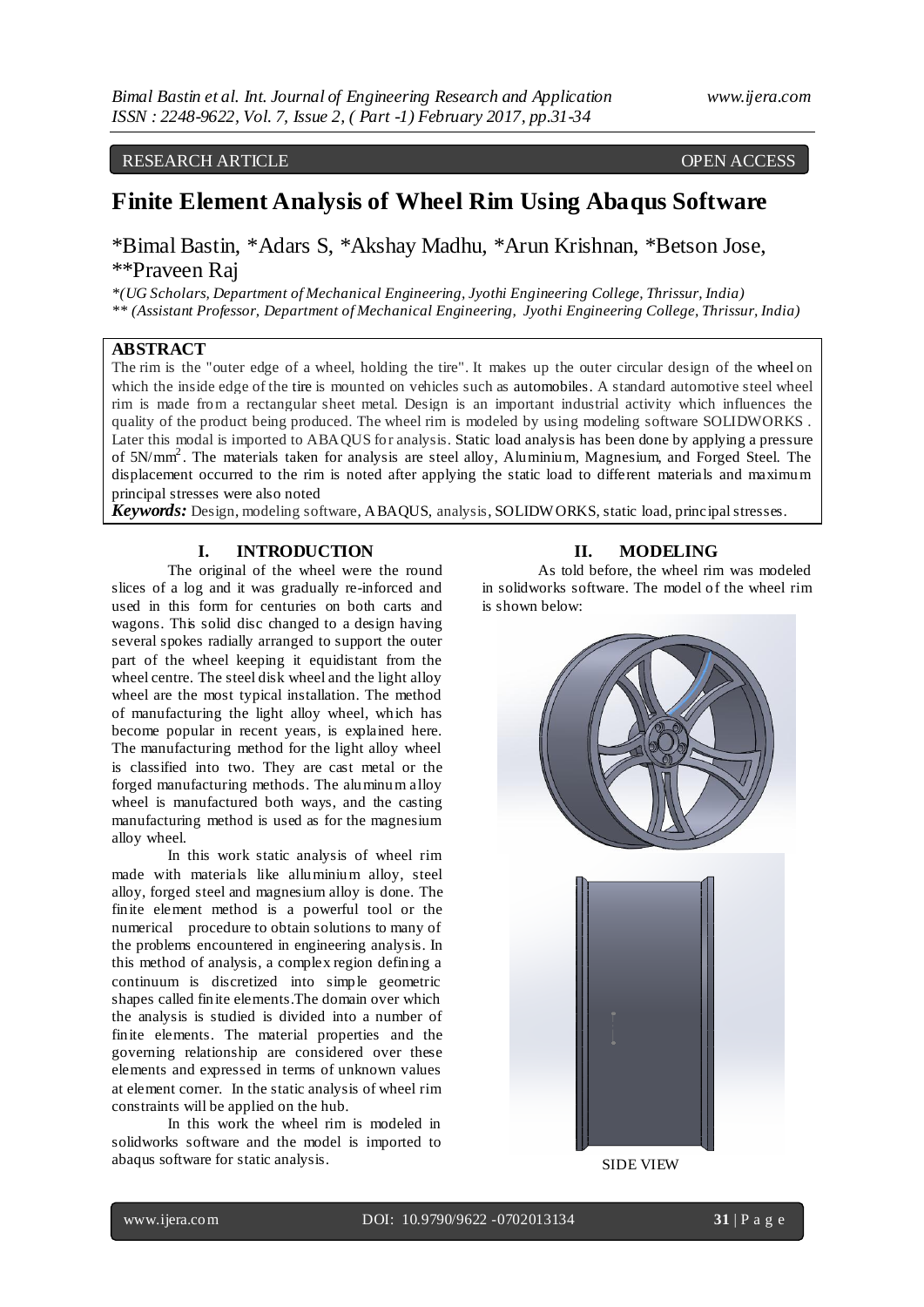# **III. ANALYSIS**

Analysis is done using abaqus software. ABAQUS is a high-performance finite element preand postprocessor for popular finite element solvers - allowing engineers to analyze product design performance in a highly interactive and visual environment. The steps involved are: **a. Meshing the finished model**



### **b. Boundary conditions and Pressuring.**

A pressure of 5  $N/mm^2$  is applied on the circumference by encastring the hub hole. Displacements: U1=U2=U3=UR1=UR2=UR3=0

- **c. Dis placement plots:**
- Steel alloy



| U, Magnitude                                                                                                                                                                                            |  |
|---------------------------------------------------------------------------------------------------------------------------------------------------------------------------------------------------------|--|
| $+1.579e-01$<br>$+1.448e-01$<br>$+1.316e-01$<br>$+1.185e-01$<br>$+1.053$ e-01<br>$+9.213e-02$<br>+7.897e-02<br>$+6.581e-02$<br>$+5.265e-02$<br>+3.949e-02<br>$+2.632e-02$<br>$+1.316e-02$<br>+0.000e+00 |  |

Aluminium alloy





Magnesium alloy



| <u>U, Magnitude</u>                                                                              |
|--------------------------------------------------------------------------------------------------|
| +8.228e-01<br>+7.542e-01<br>$+6.856e-01$<br>$+6.171e-01$<br>+5.485e-01                           |
| +4.799e-01<br>+4.114e-01<br>+3.428e-01<br>+2.743e-01<br>$+2.057e-01$<br>+1.371e-01<br>+6.856e-02 |
| +0.000e+00                                                                                       |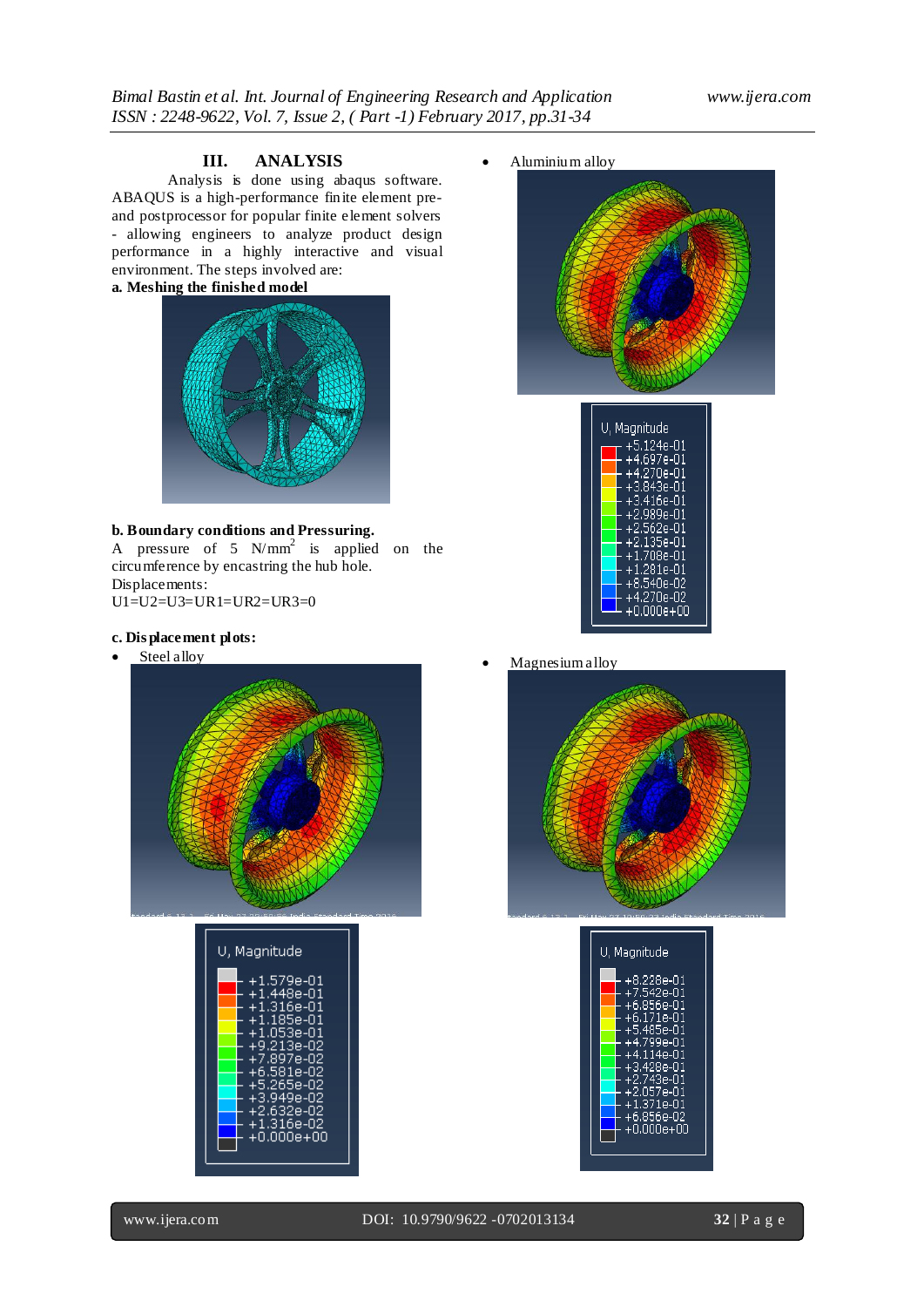Forged steel





**d. Max Principal Stress plots**

• Steel alloy





Aluminium alloy





Magnesium alloy